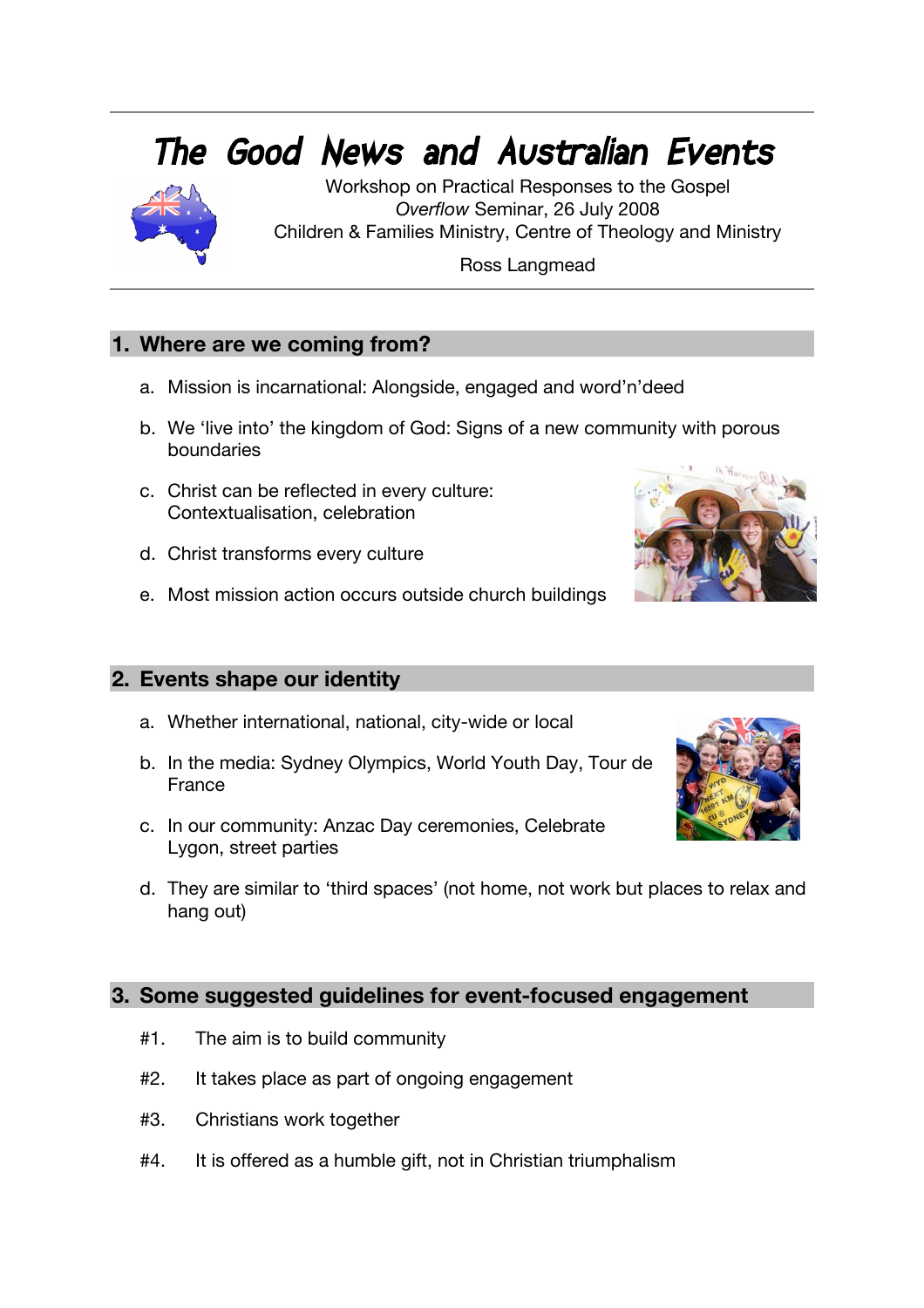- #5. It welcomes everybody
- #6. It identifies what the Good News of Jesus means in this context
- #7. It is free of religious jargon
- #8. It is more about Jesus than Christianity
- #9. It is creative, relaxed and enjoyable
- #10. It is people-focused rather than programfocused
- #11. It is visible
- #12. It makes people think



#14. We envision, consult, plan, implement and evaluate

### **4. Some possibilities for engaging Australian cultural events**

- **Local events**: Street parties, municipal festivals, council events, sports finals, community centre events, school fairs, multicultural events, church fairs and festivals
- **City-wide events**: Show Day, Cup Day, Chinese New Year, music festivals, arts festivals, Moomba, Comedy Festival
- **National events**: Anzac Day, Australia Day, Thanksgiving Day, Mothers' Day, Fathers' Day, NAIDOC Week (early July), Sorry Day (26 May), opening of Parliament, Mind-Body-Spirit festivals
- **International events**: Olympics, Commonwealth Games, Grand Prix, World Environment Day (5 June), Make Poverty History events, World Refugee Day (20 June)

**Christian festivals**: Christmas, Easter, Pentecost, Blessing of the Animals

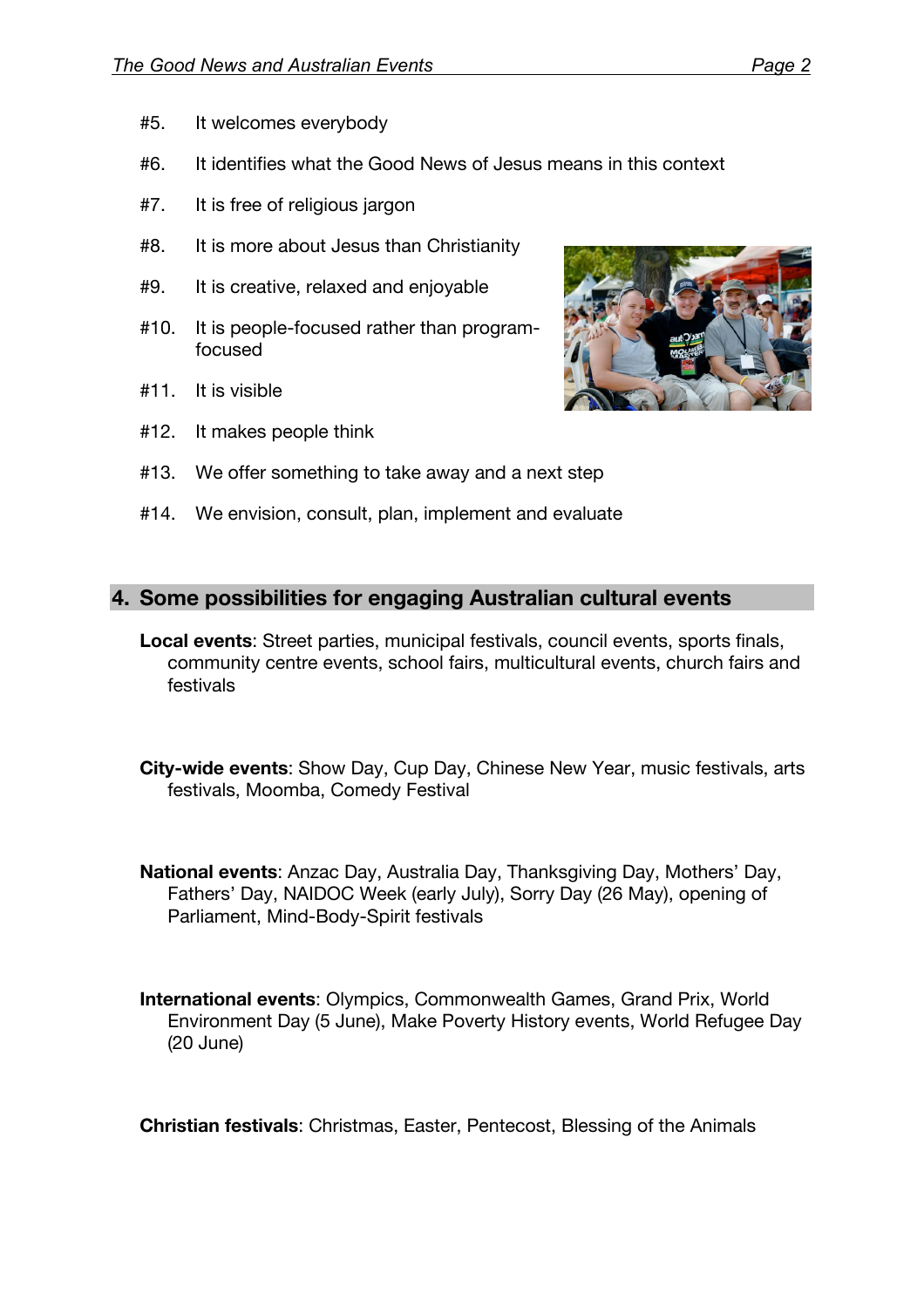## **5. Workshopping some possibilities**

Choose one of these three events:

- 1. Fathers' Day
- 2. Anzac Day
- 3. A council-sponsored annual festival in a suburb
- a. Very brief introductions around the group

Name? Where from? Had an experience of event-focused community engagement?

- b. What does this event mean to Australians? What could it mean from a gospel perspective? [Allow up to 5 minutes for this]
- c. Brainstorm for ideas for action (accept all ideas without critique) [Allow up to five minutes for this]
- d. Select an idea and develop it a bit, e.g.,
	- What? Where? When? Who to consult? Who to do it? What resources are needed? Who to attend? What message? How to be creative and fun? What to give out? How can people respond?
- e. Someone can report back briefly to the larger group